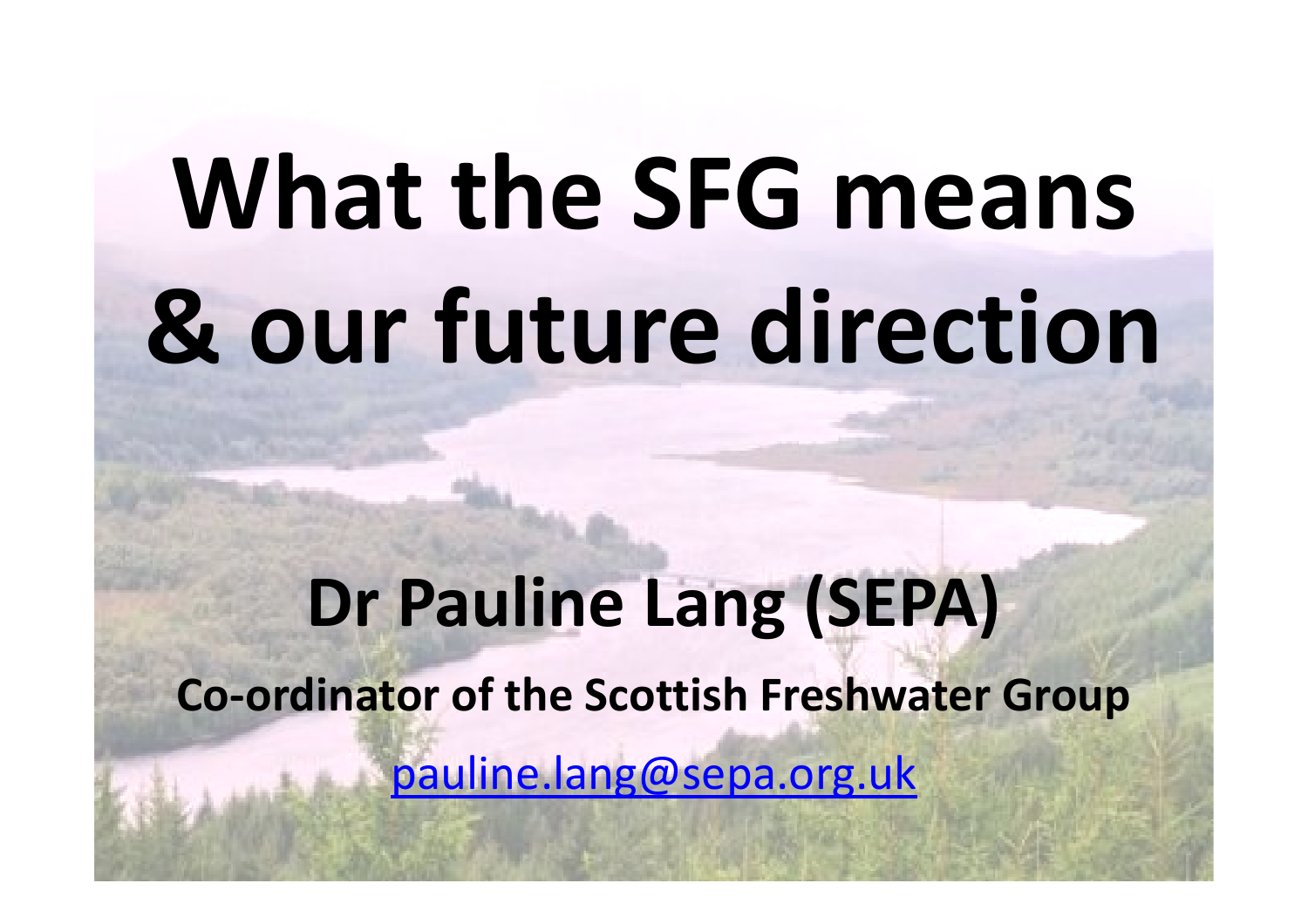## **But first...**

## **...my order of thanks!**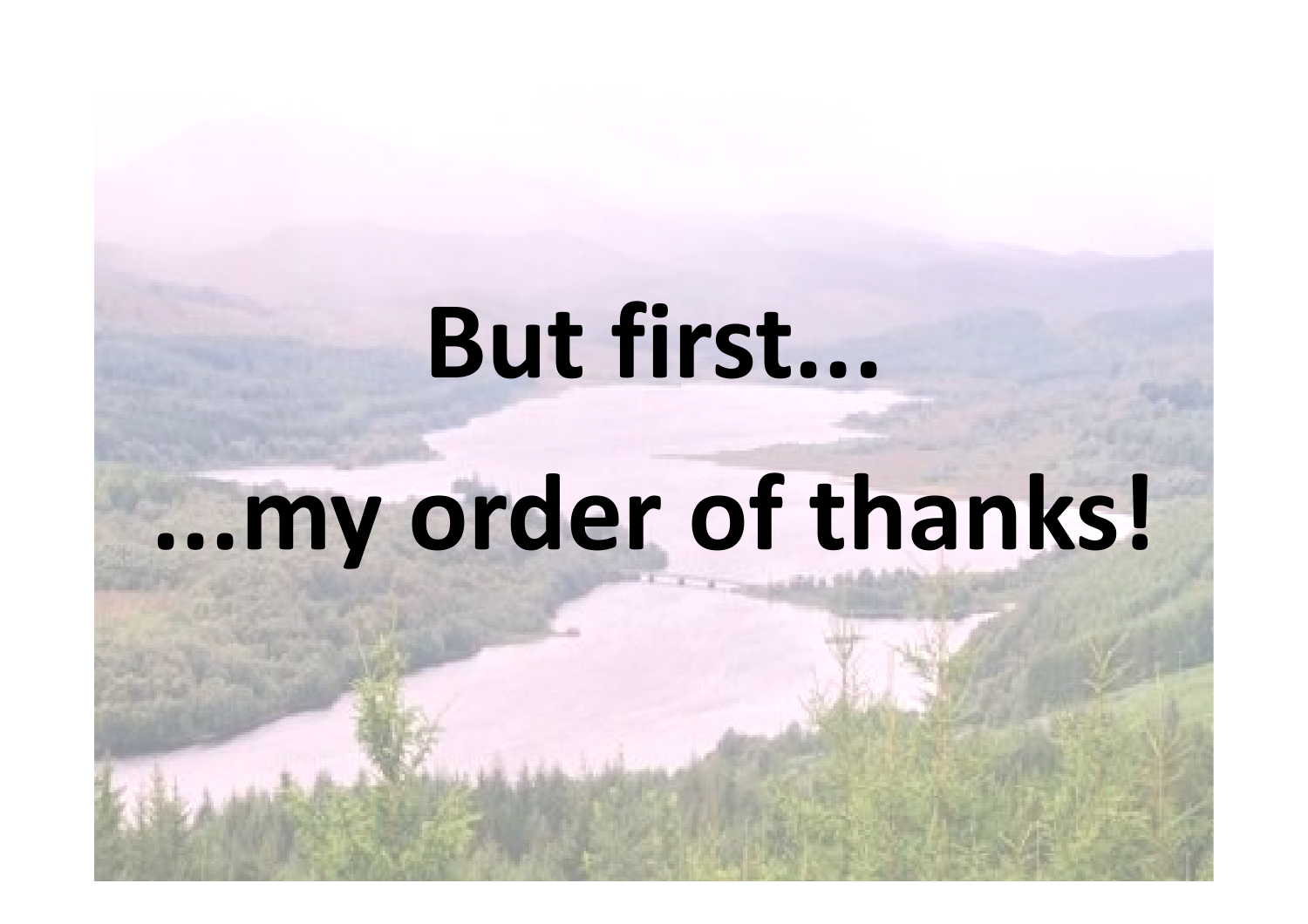### **Dr Laurence Carvalho**

• **Has chaired the SFG for ~9 years**



- **Dedicated, inspirational & vibrant SFG leader**
- **Grateful of personal support & opportunities**
- **Kindly agreed CEH will maintain SFG website**
- **Continue to be a big part of our SFG family**
- **Presentation of card & gifts on forum's behalf**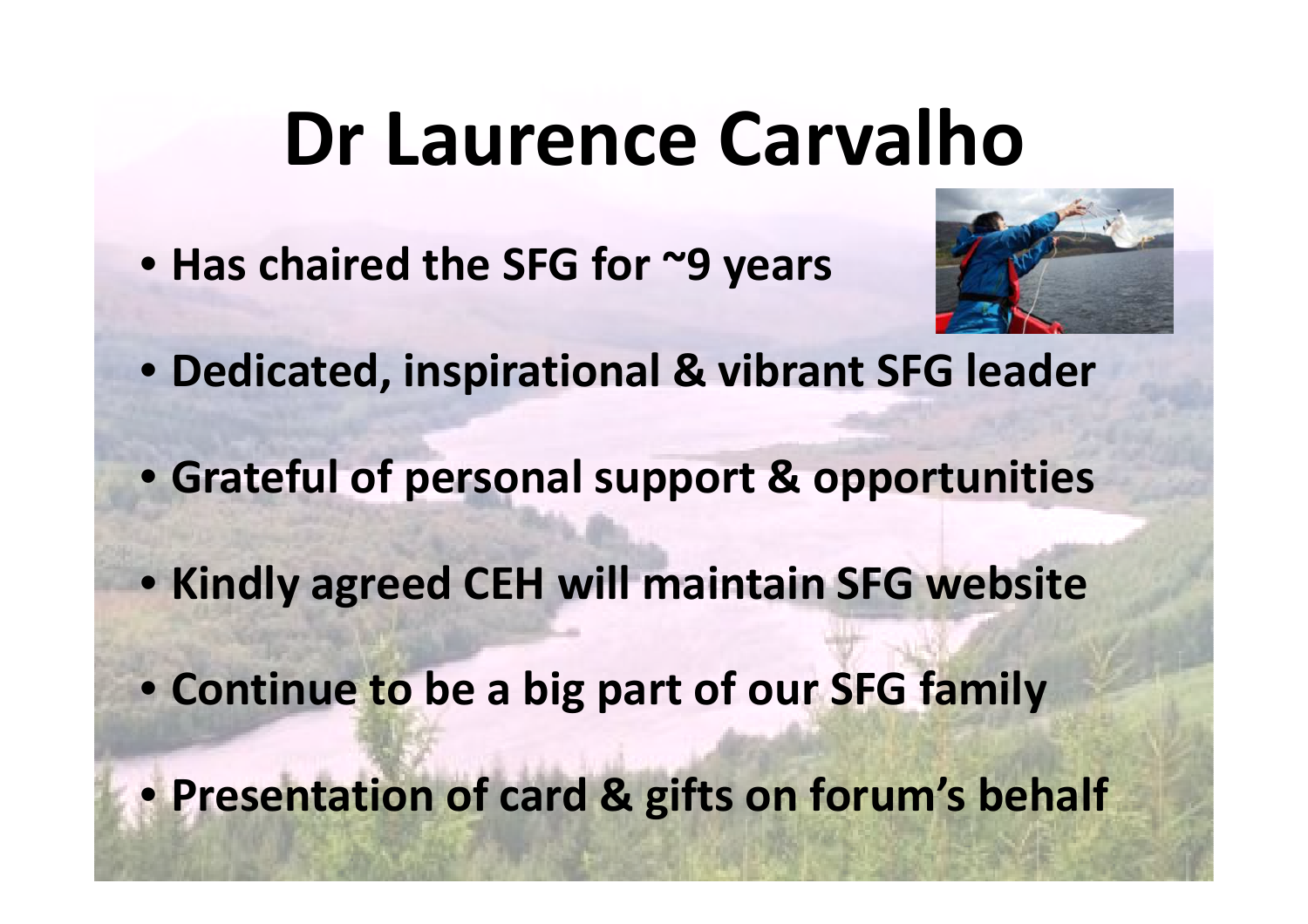### **SEPA**

#### • **Extensive support network behind me**

- **Chairman – Bob Downes & Agency Board**
- **CEO – Terry A'Hearn**
- **E&F Portfolio Director – David Pirie**
- **Ecology Management – David Harley, Robin Guthrie & John Clayton**
- **My excellent colleagues**
- •**Full backing as a young woman in leadership role**
- •**Excellent opportunity to engage with forum**
- •**Fostering two-way communication**
- •**Help to strengthen SFG's purpose**

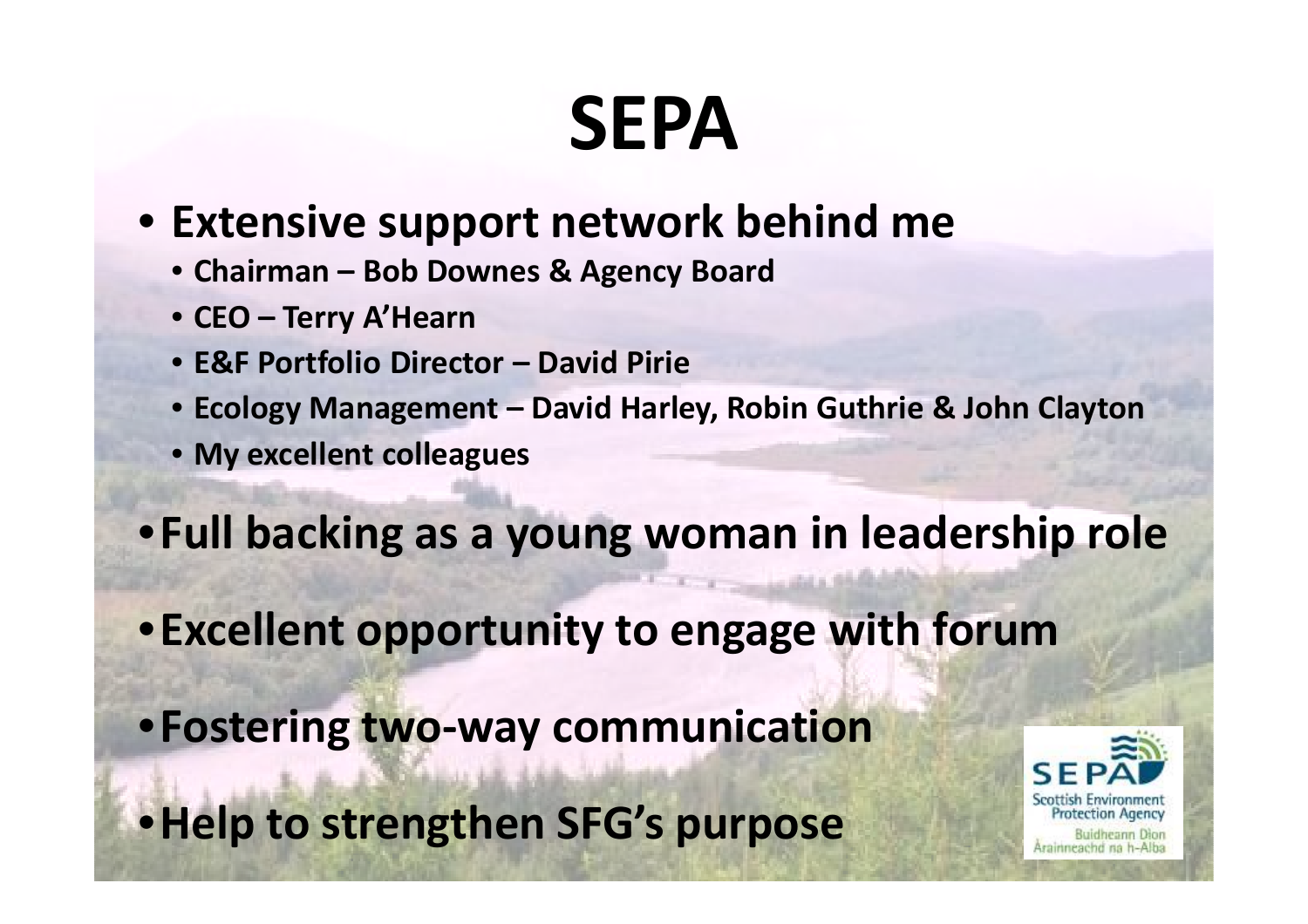### **Scottish Freshwater Group**

Founded by Prof Peter Maitland in 1968

- **Our Shared Values**
	- **Stakeholders of the freshwater environment**
	- **Getting together & knowing people well**
	- **Growing a diverse network & making contacts**
	- **Exchanging knowledge, experience & best practice**
	- •**Informal, friendly & supportive forum**
	- **Nurturing talent & innovation**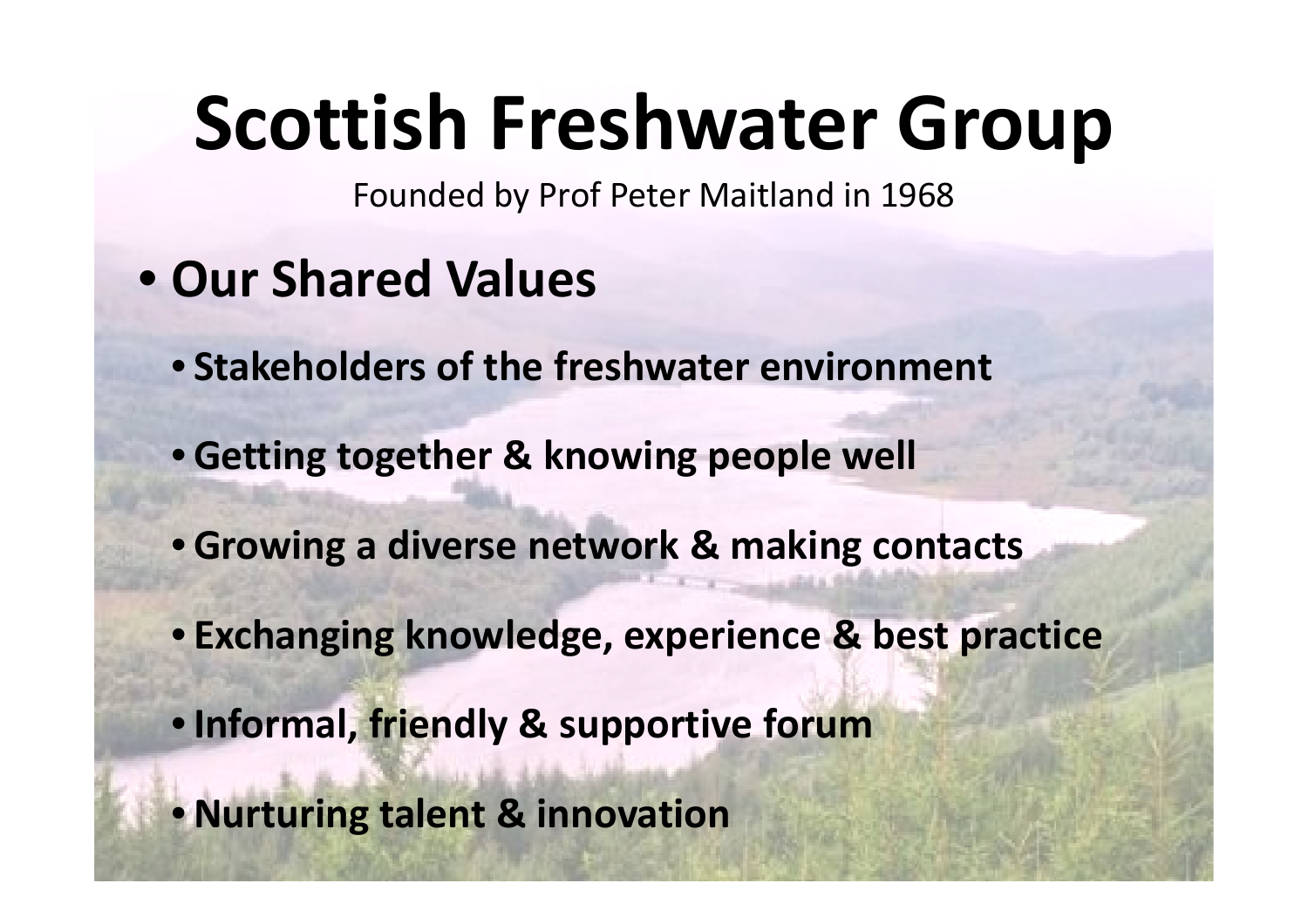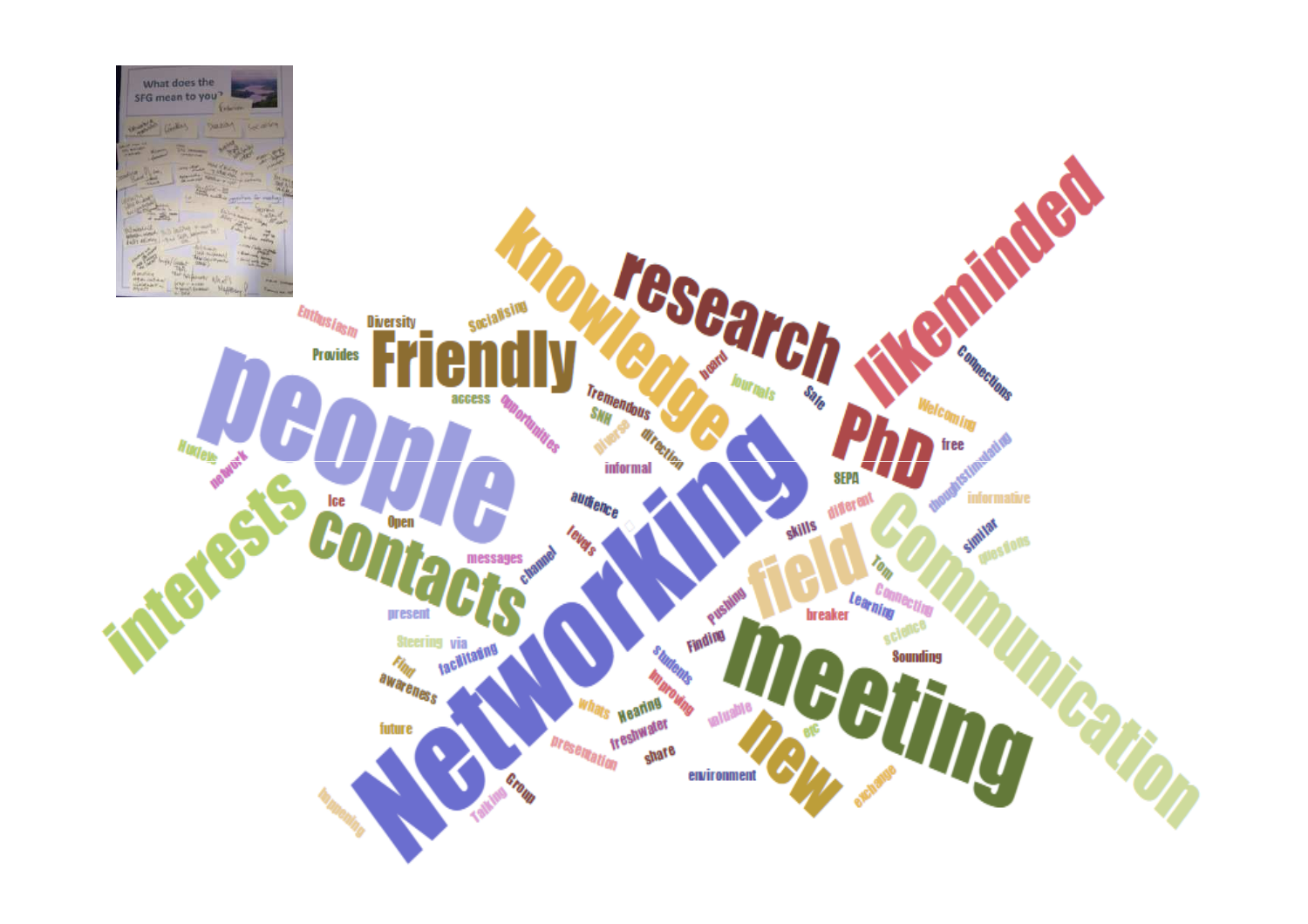#### **An Unexpected SFG Journey**

#### • **Attended SFG meetings for 12+ years now**

- Still identify with (much) younger self venturing into the forum
- **Vividly remember my early SFG encounters**
	- Source of information, inspiration & continuous learning
	- Drawn by similar interest, enthusiasm & meaningfulness
	- Meeting likeminded people & making friends along the way
- **Personally 'cut teeth' and grown in this forum**
- **Really care about what the SFG means, its family members and our future direction**
- **And now, here I am...still travelling onwards!**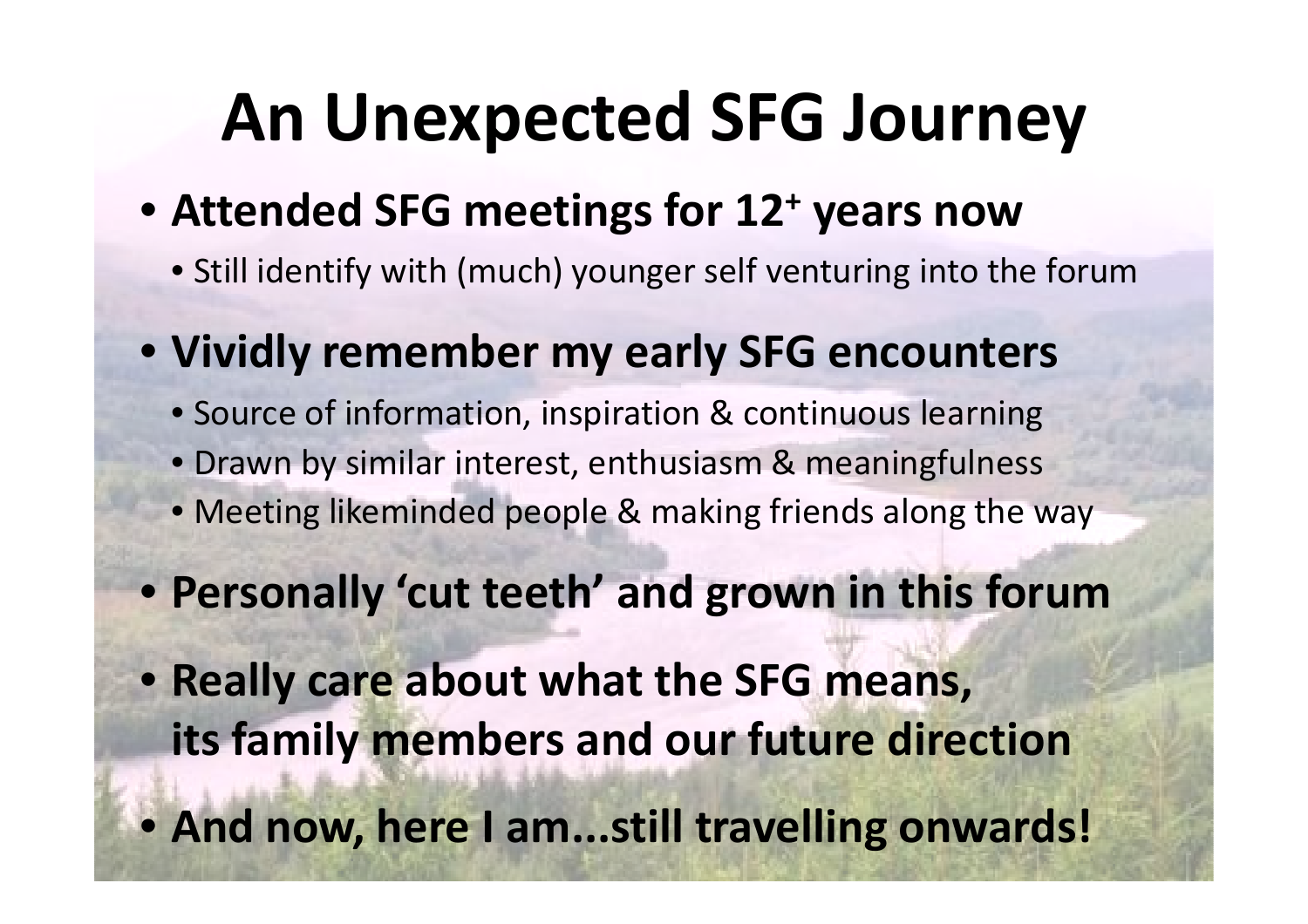### **SFG Vision**

- **Build on founding principles and excellent work of previous SFG leaders**
- **Enrich SFG connectivity to ensure longevity and vitality of the forum itself**
- **Continue working in partnership with others**
- **Develop a team to assist with SFG delivery**
- **Promote early career researchers/practitioners**
- **Establish a forum that is shaping outcomes for Scotland's freshwater environment**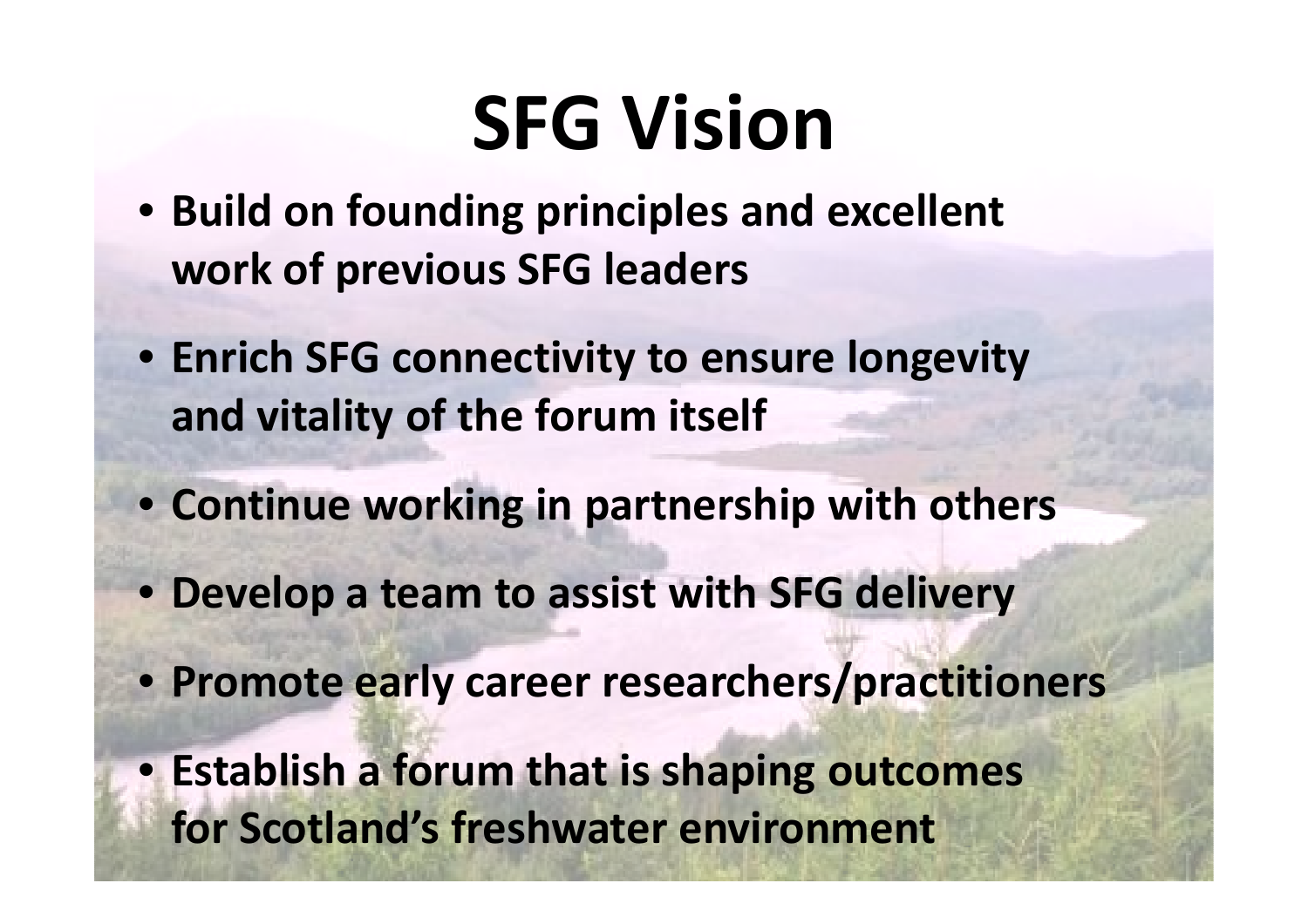### **Change Brings Opportunities**

- **Call for SFG Publicity Officer**
	- **Handover this integral communications role**
	- **Enthusiastic member to maintain forum momentum**
	- **Attend & report on SFG meetings (e.g. notes; photos)**
	- **Facilitate social media channels & help grow our network**
	- **Inform SFG members of updates & deliver announcements**
	- **Thoughts welcome!**

• **Volunteers to Chair future SFG meetings**• **Both new and long-standing SFG members sought!**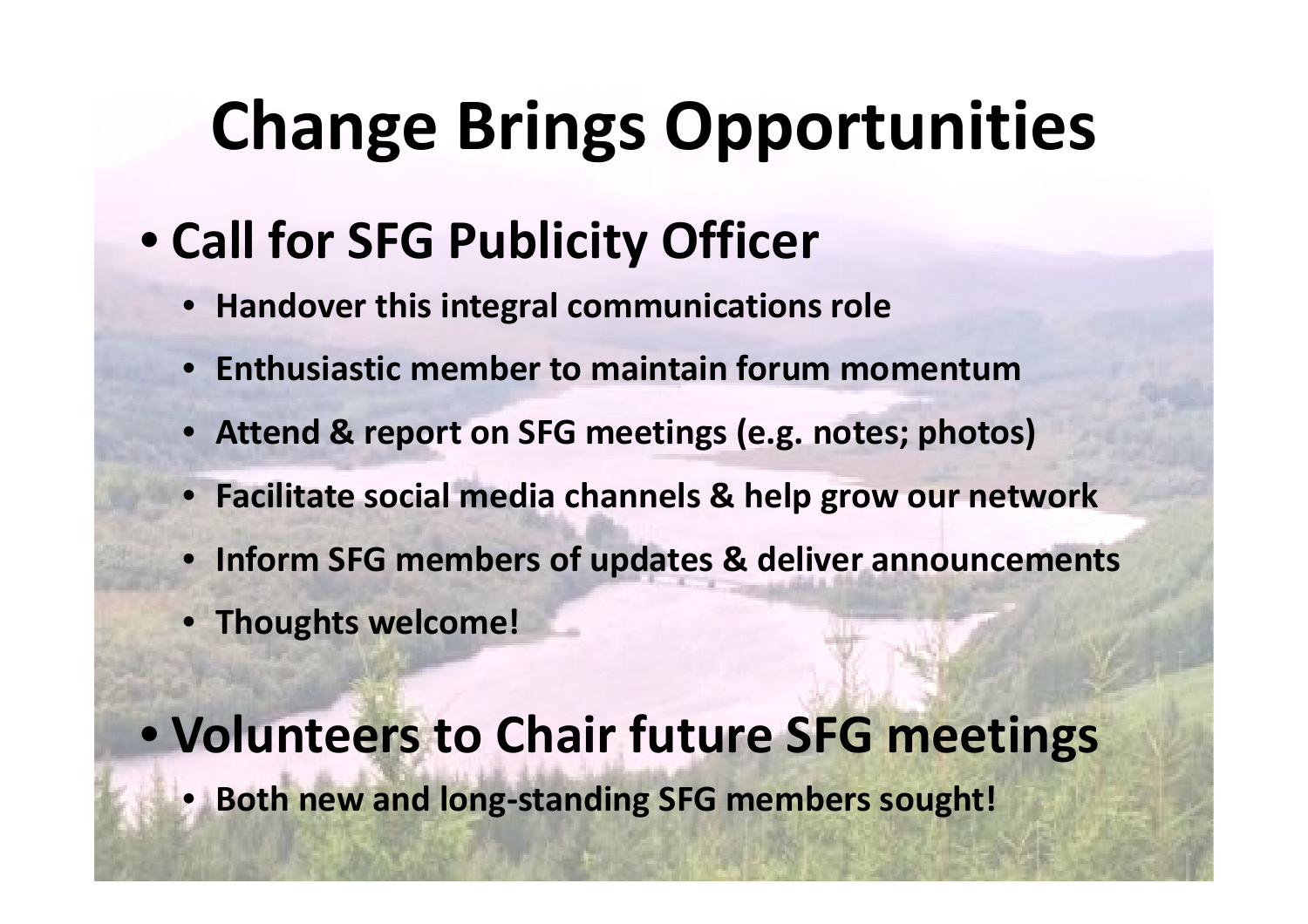### **SFG Moving Forward**

- **Maintain traditional meeting style**
- **Explore various interactive formats**
	- **Themes**
	- **Workshops**
	- **Survey Monkeys**
	- **Speed Presentations**
	- **Site demonstrations/ Field visits/ Bio-blitz events**
	- **Other ideas..?**

#### $\bullet$ **<sup>100</sup>th Anniversary Meeting (Spring 2018)**

• **Seeking special celebration suggestions**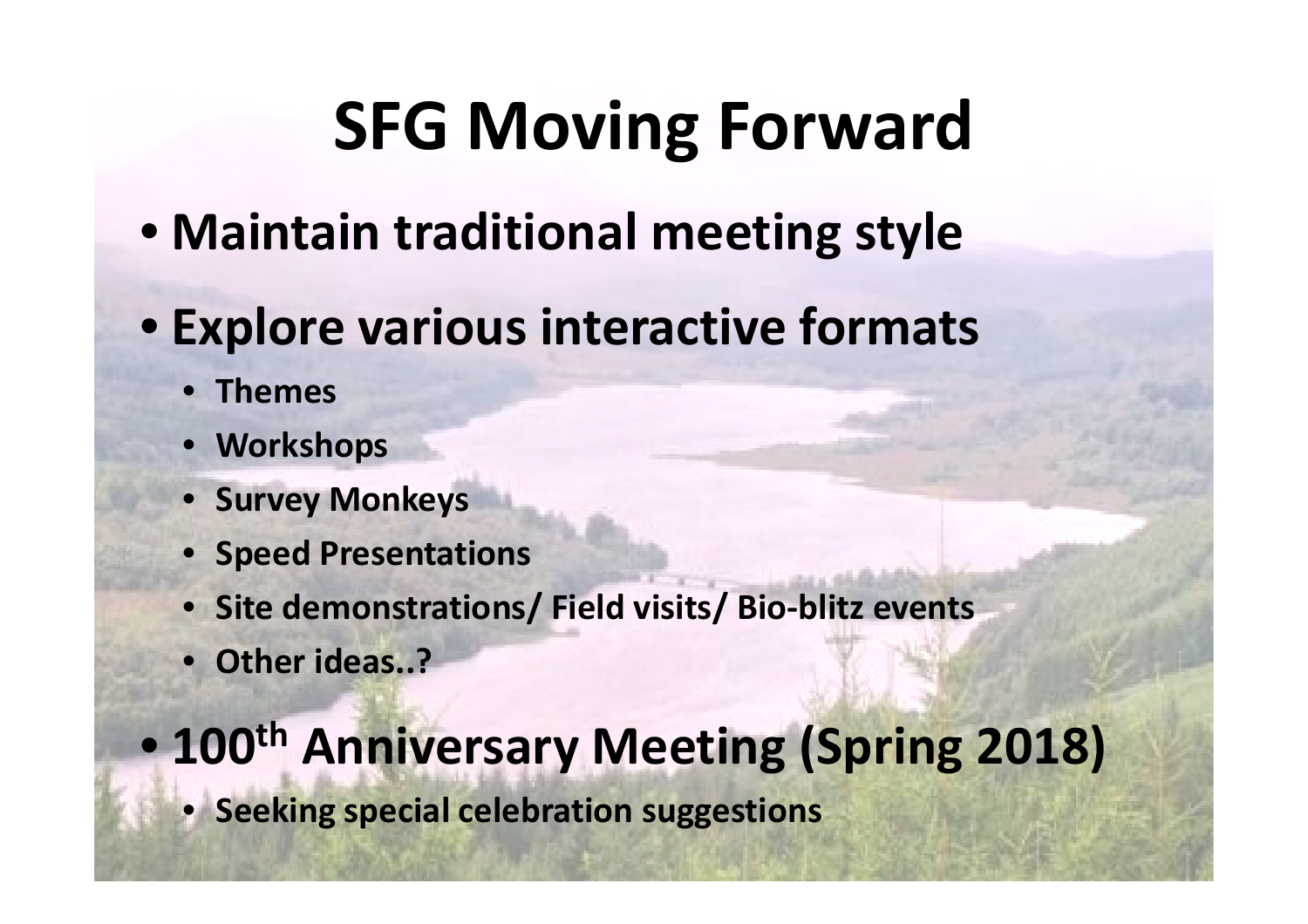#### **SFG Communication**

#### • **SFG notifications**

- **Email circulars**
- **Social media channels**
- **Meeting announcements**

#### • **SFG summary notes**

• **FBA News & SFG website (backdated to 2012)**

#### • **SFG networking**

- **Introducing name badges**
- **Suggestions board at future meetings**
- •**Using event hash tags e.g. #SFGSpr17**
- •**Important to promote the forum & keep in touch**